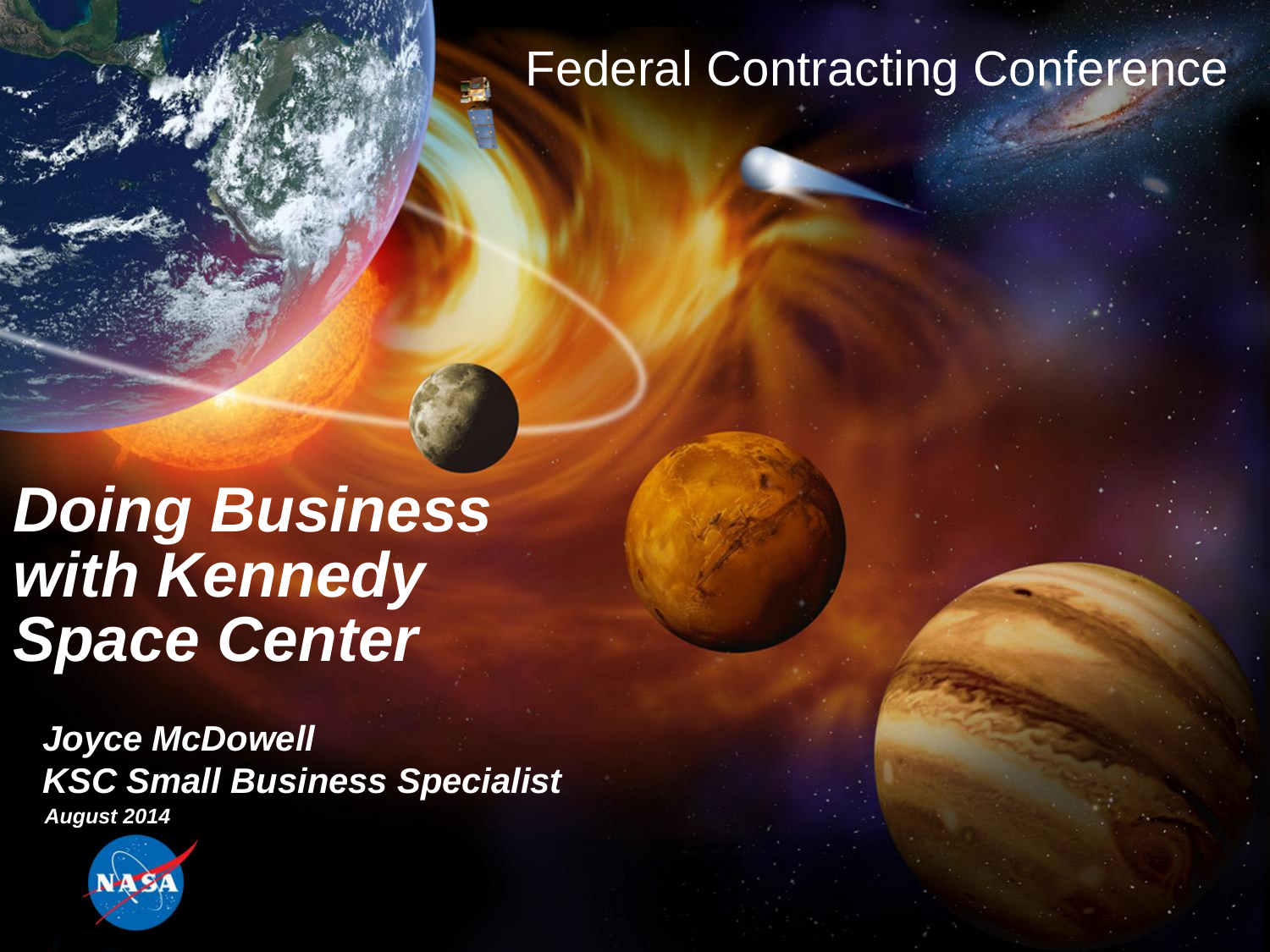- Serves as an outreach to private industry and a source of information for firms seeking business opportunities at KSC
- Staffed by NASA and Prime Contractor **Representatives**
- Located outside KSC gate no badge required

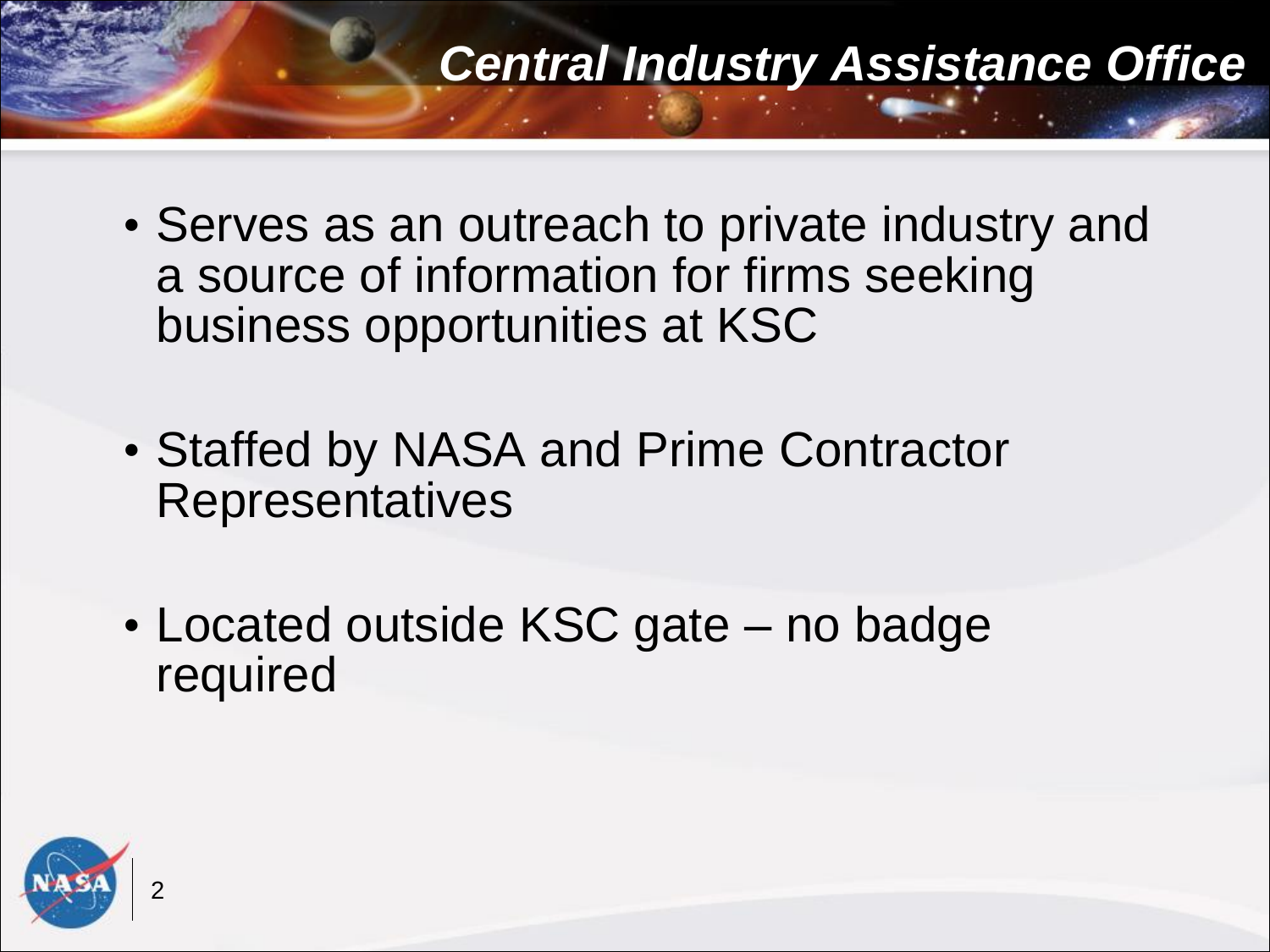## • Joint Counseling

Meet representatives from NASA/KSC and Prime Contractors under one roof Tuesday and Thursday Mornings

- One-on-One Counseling Meet representatives from NASA/KSC Wednesdays
- Call 321-867-7353 for appointments

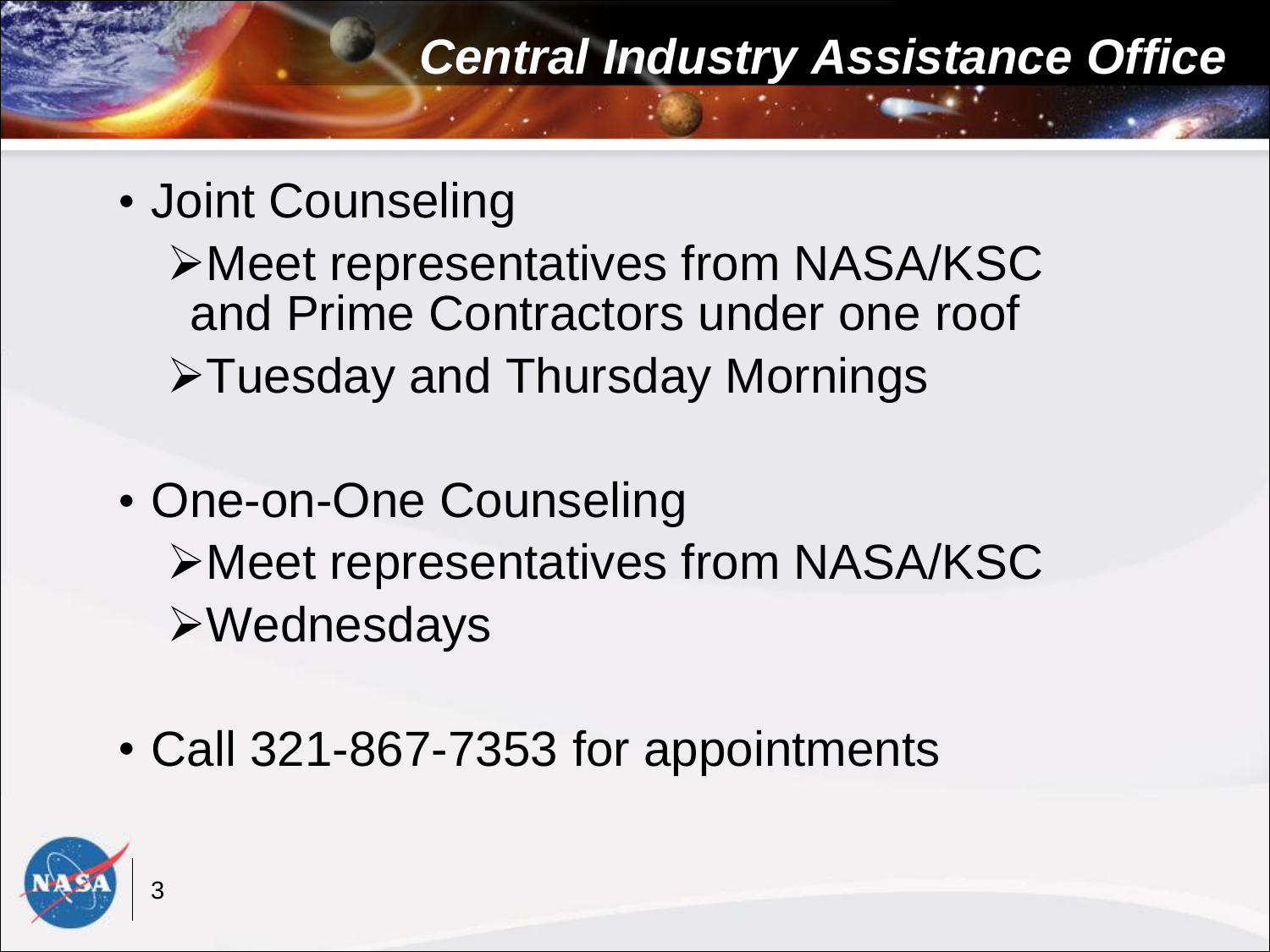#### **Kennedy Space Center Prime Contractors**

**Abacus Technology Corporation (SB)** (Information Mgmt. and Comm. Support) **Mike Hewell** M/C: ICMS-142 Kennedy Space Center, FL 32899 Phone: 321-867-3970<br>Fax: 321-867-7634 321-867-7634 Mikell.s.hewell@nasa.gov

#### **a.i. Solutions (SB)**

(Expandable Launch Vehicle Integrated Support II) **Victoria Lockhard** M/C: AIS-1 Kennedy Space Center, FL 32899 Phone: 321-867-9231<br>Fax: 321-867-8300 321-867-8300 Victoria.d.lockhard@nasa.gov

**A.P.T. Research,Inc. (SB)** (S-MASSII) **Elizabeth Cherry** M/C: SA-MASS Kennedy Space Center, FL 32899 Phone: 321-867-7503 Fax: 321-867-9403 Elizabeth.r.cherry@nasa.gov

**Chenega Security & Support Solutions, LLC (SB)** (KSC Protective Services Contract) **Regina Costlow**  $M/C: CS<sup>3</sup> -001$ Kennedy Space Center, FL 32899 Phone: 321-867-4839 Fax: 321-867-8538 Regina.l.costlow@nasa.gov

4

**DNC Parks & Resorts at KSC, Inc. (LB)** (Visitor Complex) **Darlene Koenig** M/C: DNPS-1 Kennedy Space Center, FL 32899 Phone: 321-449-4285<br>Fax: 321-449-4278 Fax: 321-449-4278 dkoenig@dncinc.com

**InoMedic Health Applications, Inc. (LB)** (Medical and Environmental Support Services) **Domingo Rivera** M/C: IHA-001 PO Box 21045 Kennedy Space Center, FL 32899 Phone: 321-867-5737<br>Fax: 321-867-2727 Fax: 321-867-2727 Domingo.rivera@nasa.gov

**Jacobs Technology (LB)** (Test and Operations Support Contract) **Deidra T. Whelan** M/C: JACOBS Kennedy Space Center, FL 32899 Phone: 321-861-6339 Fax: 321-861-1615 Deidra.t.whelan@nasa.gov

**Kegman, Inc. (EDWOSB)** (O&M Doppler Radar Wind Profiler) **Susie Glasgow** 3070 Venture Lane, Suite #104 Melbourne, FL 32934 Phone: 321-242-9874 Fax: 321-242-9875 Steven.keinhofer@kegmaninc.com

 **Lockheed Martin Space Systems (LB)** (The Orion Multi-Purpose Crew Vehicle) **Michelle Butzke** M/C: L3008 Denver, CO 80201-0179 Phone: 303-977-6342<br>Eax: 303-971-3680 Fax: 303-971-3680 Michelle.butzke@lmco.com

**Millennium Engineering and Integration Co. (LB)** (Kennedy LXII Support) **Marvin Becker** M/C: KLXSII Kennedy Space Center, FL 32899 Phone: 321-867-1311<br>Fax: TBD Fax: TBD Marvin.l.becker@nasa.gov

#### **Orbital Sciences Corporation (LB)**

(Small Expendable Launch Vehicle Services) **Bob Rusinek** 3380 S. Price Road Chandler, AZ 85248 Phone: 480-772-3536 Fax: 480-406-3412 Rusinek.robert@orbital.com

**Technik, Inc. (SB)** (Information Technology Support Services) **Satish Venkatesan** 12950 Worldgate Dr., Suite 230 Herndon, VA 20170 Phone: 703-981-6991 Fax: 703-880-5218 Satish.venkatesan@technikinc.com

#### **United Launch Services, Inc. (LB)** (NASA Launch Services II) **Susan T. Czere** PO Box 9009 Cape Canaveral, FL 32920 Phone: 321-730-5613<br>Fax: 321-730-5620 321-730-5620 Susan.t.czere@ulalaunch.com

**URS Federal Technical Services, Inc. (LB)** (Institutional Service Contract) **Janice Ellis** M/C: ISC-1240 Kennedy Space Center, FL 32899 Phone: 321-861-7726<br>Fax: 321-861-7202 Fax: 321-861-7202 Janice.l.ellis@nasa.gov

#### **Vencore Services and Solutions, Inc. (LB)** (Engineering Services Contract) **Barbara Hanna** M/C: ESC-11 Kennedy Space Center, FL 32899 Phone: 321-861-8364 Fax: TBD Barbara.j.hanna@nasa.gov

**Wichita Tribal Enterprises, LLC (SB)** (KSC Institutional Support Services) **Rachel Prieth-Abrahams** M/C: KISSIII Kennedy Space Center, FL 32899 Phone: 321-867-5468 Fax: 321-867-9988 Rachel.n.prieth-abrahams@nasa.gov

**NOTE: The socioeconomic category designation is based on the NAICS code assigned to the solicitation.** 

*KSC Small Business Website***: http://procurement.ksc.nasa.gov/ciao.htm**

*KSC Small Business Office Email Address***: KSC-SmallBusiness@mail.nasa.gov**

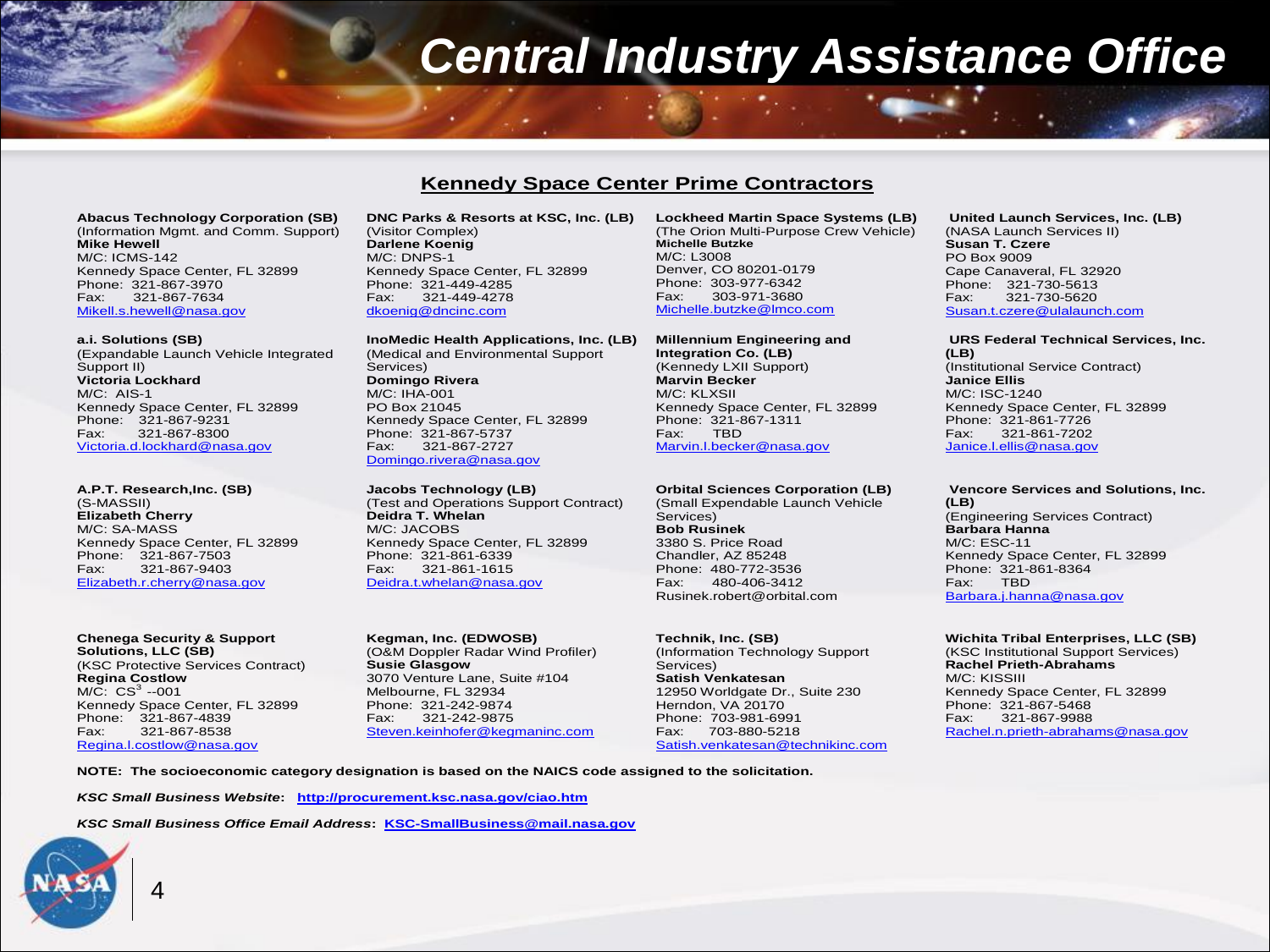# **NASA OPPORTUNITIES**

**NASA Acquisition Forecasts**:

Agency-Wide Forecasts and Individual Center Forecasts

<http://www.hq.nasa.gov/office/procurement/forecast/>

Current Solicitations: [https://prod.nais.nasa.gov/cgibin/nais/link\\_syp.cgi](https://prod.nais.nasa.gov/cgibin/nais/link_syp.cgi)

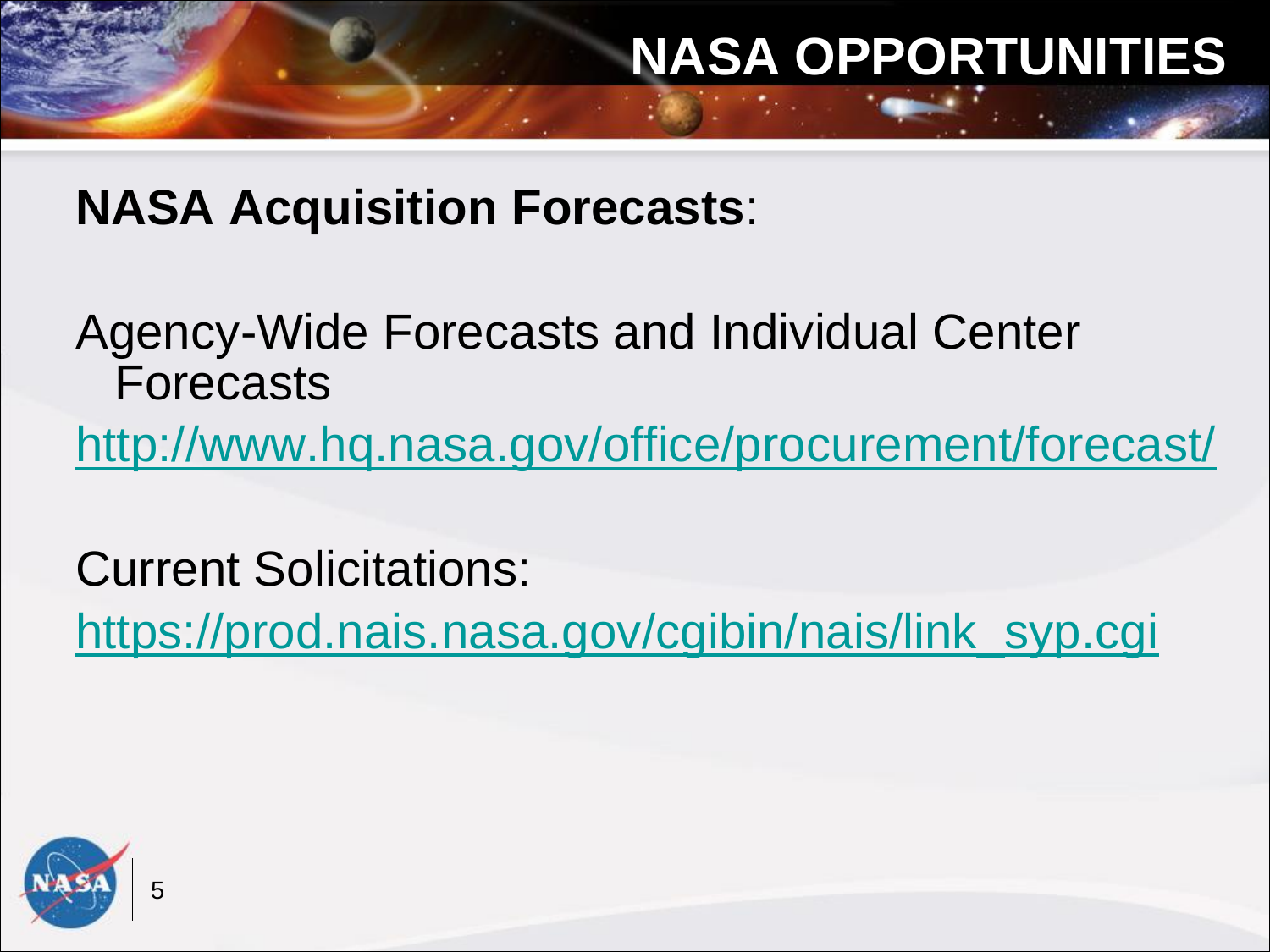# **NASA OPPORTUNITIES**

### KSC Current Opportunities

| <b>Posted</b><br><b>Date</b> | <b>Set-Aside</b>                      | <b>Current Stage</b>                      | <b>Title</b>                                                                    | <b>Solicitation</b>    | <b>Date</b> | <b>Response RFP Anticipated</b><br><b>Release Date</b> | <b>Anticipated</b><br><b>Award Date</b> |
|------------------------------|---------------------------------------|-------------------------------------------|---------------------------------------------------------------------------------|------------------------|-------------|--------------------------------------------------------|-----------------------------------------|
| 16-Jul-14                    | <b>Total Small</b><br><b>Business</b> | <b>Synopsis</b>                           | <b>KENNEDY ENVIRONMENTAL</b><br><b>AND MEDICAL CONTRACT</b>                     | NNK14513883R-<br>draft | <b>None</b> | $21 -$ Jul-14                                          | <b>TBD</b>                              |
| 16-Jul-14                    | <b>TBD</b>                            | <b>Synopsis/</b><br><b>Sources Sought</b> | <b>KENNEDY SPACE CENTER</b><br><b>FACILITIES MAINTENANCE</b><br><b>SERVICES</b> | <b>NNK14521202L</b>    | 30-Jul-14   | <b>Nov-14</b>                                          | $Jan-14$                                |
| 14-Jul-14                    | <b>Full and Open</b>                  | <b>Synopsis</b>                           | <b>REFURBISH AND UPGRADE</b><br><b>WATER SYSTEM LC-39B</b><br><b>PHASE3</b>     | NNK14520196R           | <b>None</b> | 29-Jul-14                                              | 28-Aug-14                               |

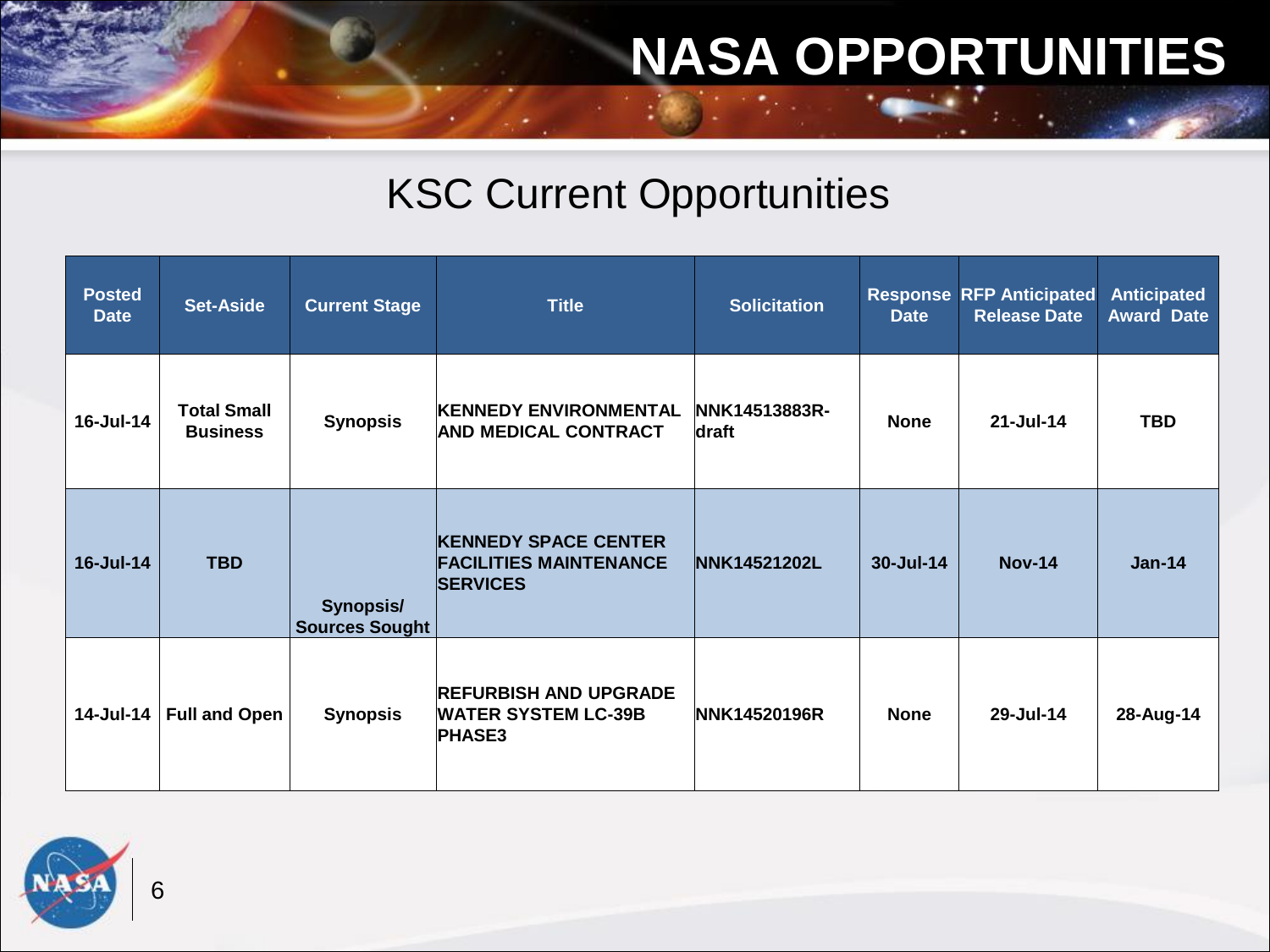# http://procurement.ksc.nasa.gov/